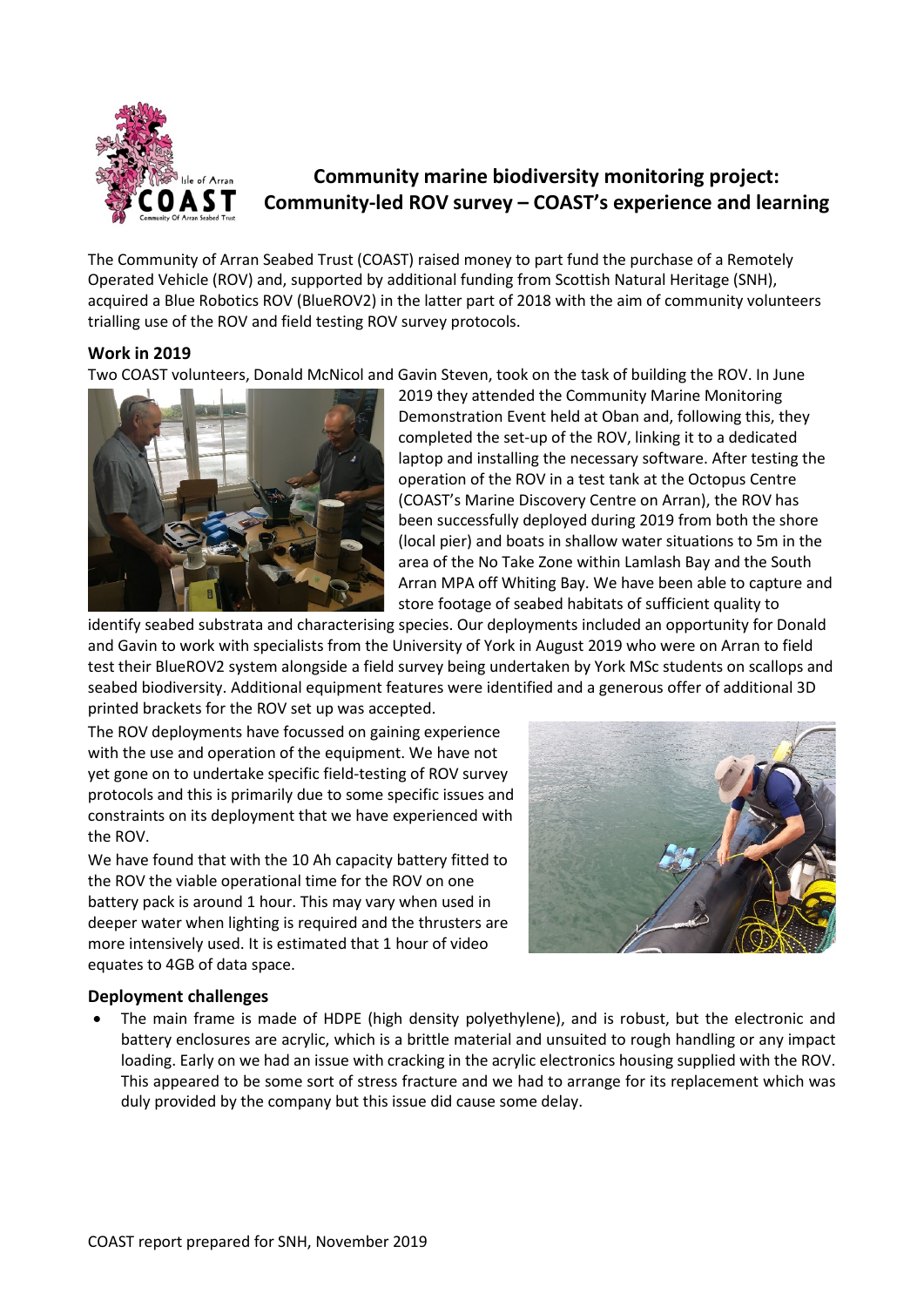• One of the main operational limitations we have encountered is the difficulty of reading the computer monitor screen in daylight; this is not the fault of the ROV but is a generic problem with all LED



screens. This means that whilst it is feasible to deploy the ROV from a boat without a cuddy, without sufficient shading of the screen it is not practically suitable as the ROV operator is not able to see what is happening on the monitor. We have tried using different approaches to shade the computer screen in the field but they have not been successful. There is also the issue of weatherproofing the computer which is more problematical in an open boat. We do not currently have easy access to a boat with a cuddy, unless we specifically charter a boat, and this has limited how much we have been able to work with the ROV this

year. OLED screens may be a better option but are more expensive and do not, on their own, address the requirement to weather-proof the computer.

• In shallow water habitats with bootlace weed *Chorda filum* we encountered a serious problem of the weed becoming wrapped up in the drive propellers, sometimes to the extent that we had to shut the ROV motors down and tow it back in on its tether.

### **Future work with the ROV**

We are currently planning deployment of the ROV in deeper water (up to 50-60m) to undertake seabed habitat survey off Arran. We have been able to secure funding that will enable us to charter a boat with a suitable cuddy for 2-3 days of survey work. We want to use the ROV alongside a simple drop down 'pole cam' system using a GoPro and lights on the weighted pole to see how both of these will perform in our local situation and when used by community volunteers. We have been successful in securing funding from the Community Marine Monitoring Equipment Fund to be able to purchase the pole-cam equipment. This will provide useful experience for COAST volunteers in using the



ROV and drop-down camera survey equipment and will enable us to field-test the survey protocols for this equipment in different habitats.

#### **COAST's initial views on the ROV and its use for community-led survey**

- The BlueROV2 is a relatively sophisticated survey tool and is versatile and surprisingly competent for such a compact device. It is claimed to be capable of diving to 100 m and has been tested (but not by us) to 130 m and there is no reason to dispute this claim. It is also highly manoeuvrable, powerful for such a small device and capable of 3 knots, which for us is more than adequate given the generally low currents around Arran.
- However, its operation is not straightforward and the various software menus are quite complex, all of which can be mastered but will take time and could lead to some "incidents" if used by anyone without training.
- As standard, the ROV has no positioning system and it is challenging to determine where it is in the water, particularly as the tether floats, and is very susceptible to windage and cannot be relied upon to be an indicator of the ROV's underwater position. We have not yet field-tested the protocols for position correction that are described in the Community Marine Monitoring Handbook but we would like to do this and report back on how this goes. Whilst it is possible to purchase additional equipment to remotely record the ROV position relative to the boat, this is not something we are considering doing at the moment. We understand that South Skye Seas Initiative have invested in underwater positioning equipment and will be interested to find out how this has worked for them.